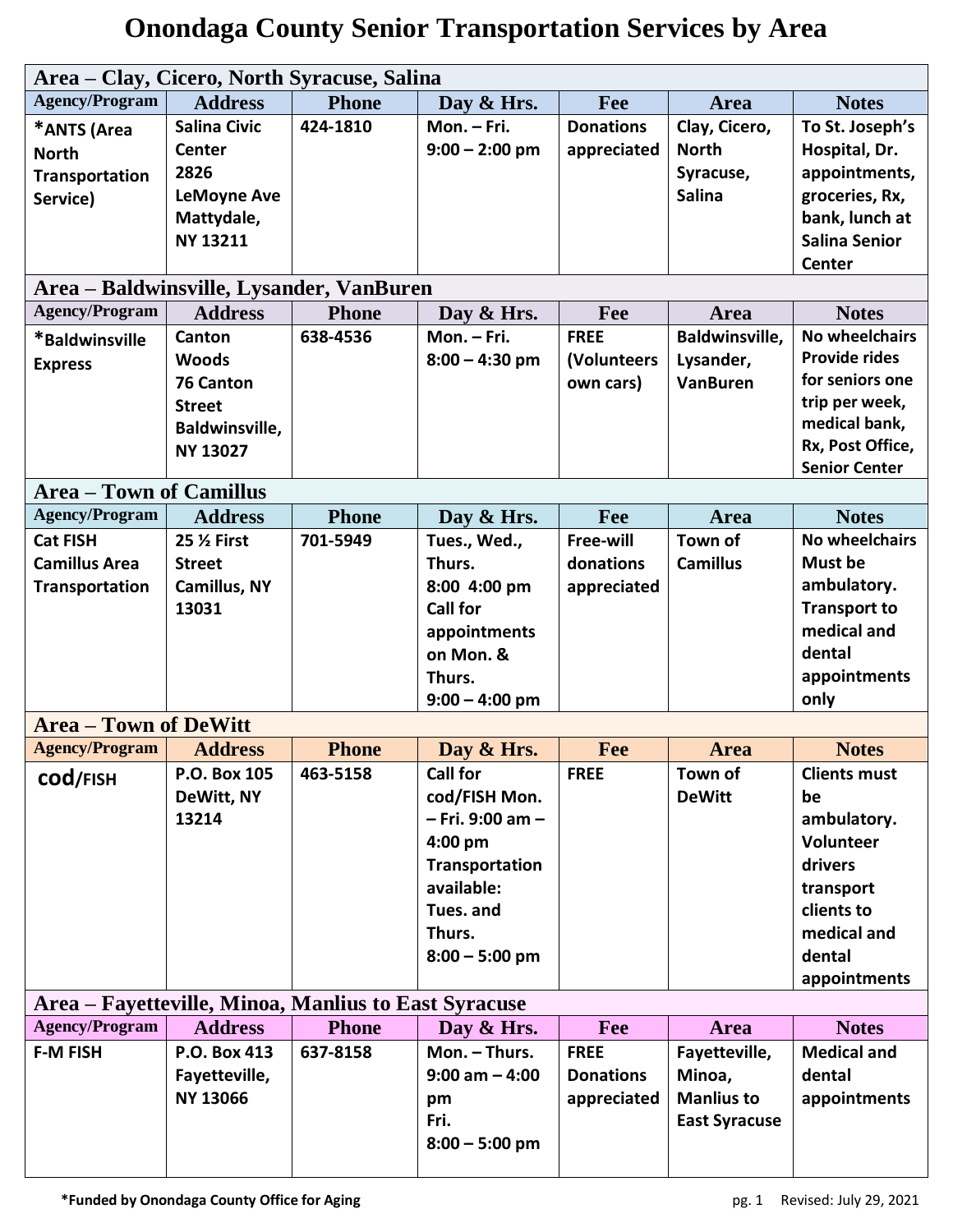#### **Area – Minoa, Bridgeport and Kirkville Agency/Program Address Phone Day & Hrs. Fee Area Notes \*Senior Adult Transportation Service (SAT) 246 East Avenue Minoa, NY 13116 454-2740 Mon. – Fri. 9:00 am – 3:00 pm Tues. and Thurs.: free trip to Senior Adult Ministry/ Pick-ups 9:00 am Free-will donations appreciated Minoa, Bridgeport, and Kirkville Medical appointments, shopping. 1 st Mon. of month. Those in manual wheelchairs need escort. Senior exercise program & lunch Tues. & Thurs., senior centers. Personal activities. Call one week in advance for reservation Area – Skaneateles Agency/Program Address Phone Day & Hrs. Fee Area Notes \*Laker Limo 75 Fennell St. Skaneateles, NY 13152 685-3030 Recording Leave a message Mon. – Fri. 9:00 am – 5:00 pm Free-will donations appreciated Skaneateles to Auburn and Syracuse Residents of Town/School District of Skaneateles. Call 2 days in advance Agency/Program Address Phone Day & Hrs. Fee Area Notes Skaneateles FISH 24 Jordan St. Skaneateles, NY 13152 685-6679 Mon. – Fri. 8:00 am – 8:30 pm Free-will donations appreciated Skaneateles to Auburn (none from Auburn to Skaneateles) Medical, groceries, hair salons Area – Jordan, Elbridge Agency/Program Address Phone Day & Hrs. Fee Area Notes \*Jordan Elbridge Transportation (JET) 5 Route 31 P.O. Box 568 Jordan, NY 13080 604-1322 Mon. – Fri. 8:00 am – 5:00 pm Free-will donations appreciated Jordan, Elbridge, Onondaga County and Auburn Medical and dental appointments, shopping. Wheelchairs, walkers, escort service. Senior luncheon the 1 st and 3rd Tues. of the month &**

#### **Onondaga County Senior Transportation Services by Area**

**every Fri.**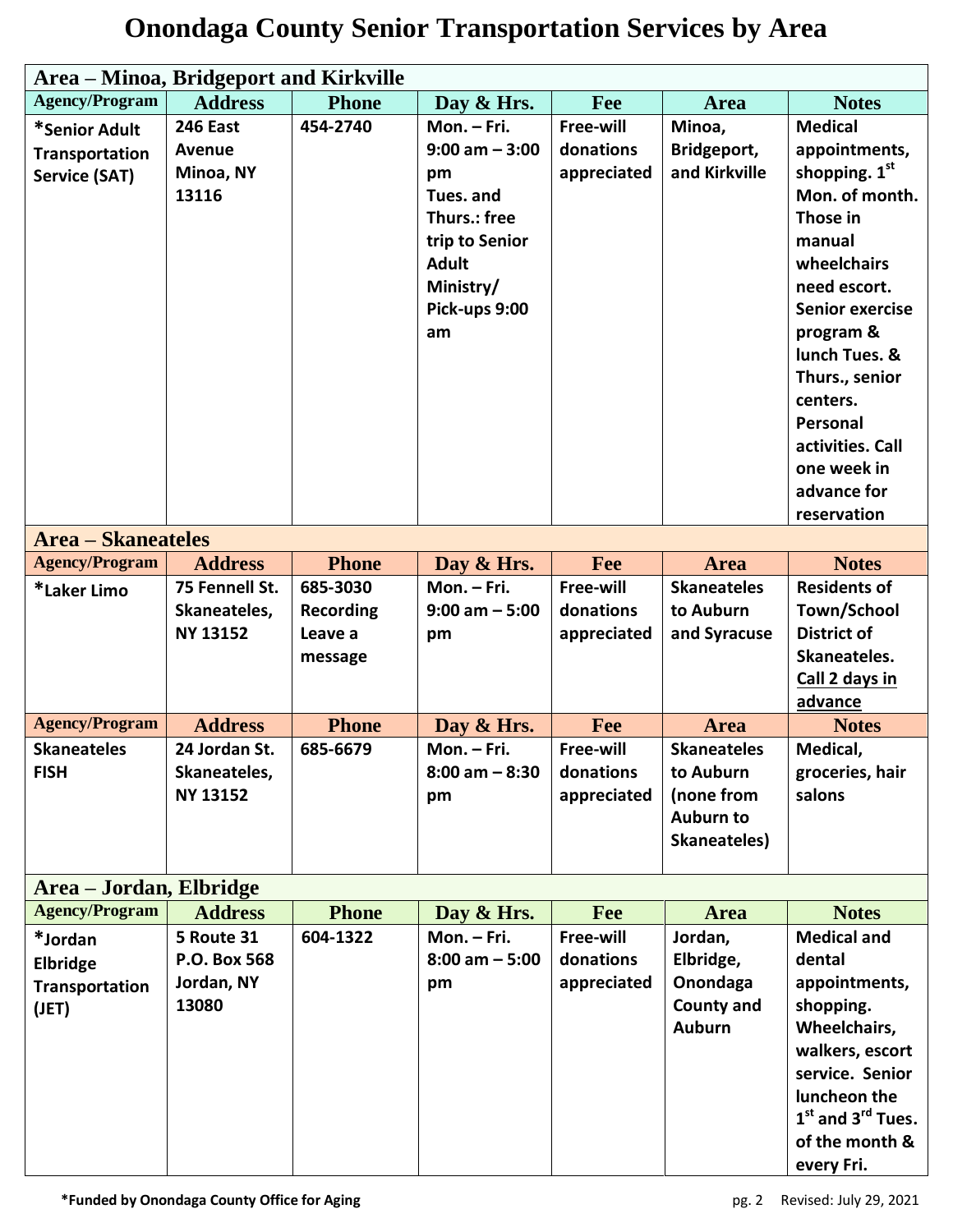| <b>Area – City and County</b> |                             |                |                          |                      |                      |                       |
|-------------------------------|-----------------------------|----------------|--------------------------|----------------------|----------------------|-----------------------|
| <b>Agency/Program</b>         | <b>Address</b>              | <b>Phone</b>   | Day & Hrs.               | <b>Fee</b>           | <b>Area</b>          | <b>Notes</b>          |
| America's                     | <b>130 Reed</b>             | 299-4471       | Mon. - Sat.              | City/one-            | <b>City and</b>      | Private Pay,          |
| <b>Medical</b>                | Avenue                      |                | $5:00$ am $- 7:00$       | way:                 | County               | Medicaid,             |
| Transportation                | Syracuse, NY                |                | pm                       | \$28.00;             |                      | <b>Credit Cards.</b>  |
|                               | 13217                       |                |                          | <b>Outside</b>       |                      | <b>Transport to</b>   |
|                               |                             |                |                          | City: \$2.50         |                      | medical and           |
|                               |                             |                |                          | a mile; Taxi         |                      | dental                |
|                               |                             |                |                          | Service:             |                      | appointments.         |
|                               |                             |                |                          | one-way -            |                      | Ambulatory            |
|                               |                             |                |                          | \$15.00              |                      |                       |
| <b>Agency/Program</b>         | <b>Address</b>              | <b>Phone</b>   | Day & Hrs.               | Fee                  | <b>Area</b>          | <b>Notes</b>          |
| <b>Empire</b>                 | 222 Teall                   | 477-1487       | Mon.- Fri.               | <b>Call for fees</b> | <b>City and</b>      | <b>Private Pay</b>    |
| Transportation                | <b>Avenue</b>               | Leave          | $9:00$ am $- 2:00$       |                      | County               | (discount) &          |
| <b>Services</b>               | Suite106                    | message after  | pm                       |                      |                      | Medicaid.             |
|                               | Syracuse, NY                | 2:00 pm; will  |                          |                      |                      | Medical, dental       |
|                               | 13210                       | call back next |                          |                      |                      | appointments,         |
|                               |                             | day            |                          |                      |                      | errands service.      |
|                               |                             |                |                          |                      |                      | Wheelchairs,          |
|                               |                             |                |                          |                      |                      | ambulatory            |
| <b>Agency/Program</b>         | <b>Address</b>              | <b>Phone</b>   | Day & Hrs.               | Fee                  | <b>Area</b>          | <b>Notes</b>          |
| *Outbound                     | 421                         | 435-2815       | 7 days Mon. -            | 3 round              | <b>City and</b>      | Medical, dental       |
| Transportation                | Montgomery                  | Fax#:          | Thurs.: $7$ am $-$       | trips per            | County               | appointments.         |
| <b>Services</b>               | <b>St</b>                   | 435-2801       | 6 pm. Fri.:              | month. \$12          |                      | Wheelchairs.          |
|                               | 5 <sup>th</sup> Floor Civic |                | $7am - 7pm$              | each way.            |                      | <b>Cannot</b> be      |
|                               | Center                      |                | Sat.: $9$ am $-7$        | \$24 per             |                      | enrolled in           |
|                               | Syracuse, NY                |                | pm. Sun:                 | round trip.          |                      | <b>OSCAR or Call-</b> |
|                               | 13202                       |                | $9:00$ am $-7:00$        |                      |                      | a-Bus.                |
|                               |                             |                | pm                       |                      |                      |                       |
|                               |                             |                |                          |                      |                      |                       |
|                               |                             |                |                          |                      |                      |                       |
| Area - City - East and West   |                             |                |                          |                      |                      |                       |
| <b>Agency/Program</b>         | <b>Address</b>              | <b>Phone</b>   | Day & Hrs.               | Fee                  | Area                 | <b>Notes</b>          |
| *The Salvation                | 677 S. Salina               | 479-1311       | Monday $-$               | Free-will            | <b>City East and</b> | Congregate            |
| Army                          | <b>Street</b>               |                | Friday                   | donations            | West                 | Centers to S.A.       |
|                               | Syracuse, NY                |                | $7:30$ am $-$            | appreciated          |                      | Day Care              |
|                               | 13202                       |                | $10:00$ am               |                      |                      | <b>Centers (Long</b>  |
|                               |                             |                | $3:00 \text{ pm} - 5:00$ |                      |                      | Term only)            |
|                               |                             |                | pm                       |                      |                      |                       |
| <b>Agency/Program</b>         | <b>Address</b>              | <b>Phone</b>   | Day & Hrs.               | Fee                  | Area                 | <b>Notes</b>          |
| *Westcott                     | 826 Euclid                  | 315-478-8634   | <b>Mon-Friday</b>        | Free-will            | <b>City East and</b> | To from the           |
| Community                     | Ave.,                       |                | $9 - 4$                  | donations            | <b>University</b>    | <b>Center for</b>     |
| <b>Center</b>                 | Syracuse, NY                |                |                          | appreciated          | Area                 | activities &          |
|                               | 13210                       |                |                          |                      |                      | exercise.             |
|                               |                             |                |                          |                      |                      | Grocery               |
|                               |                             |                |                          |                      |                      | <b>Shopping &amp;</b> |
|                               |                             |                |                          |                      |                      | Dr.'s                 |
|                               |                             |                |                          |                      |                      | <b>Appointments</b>   |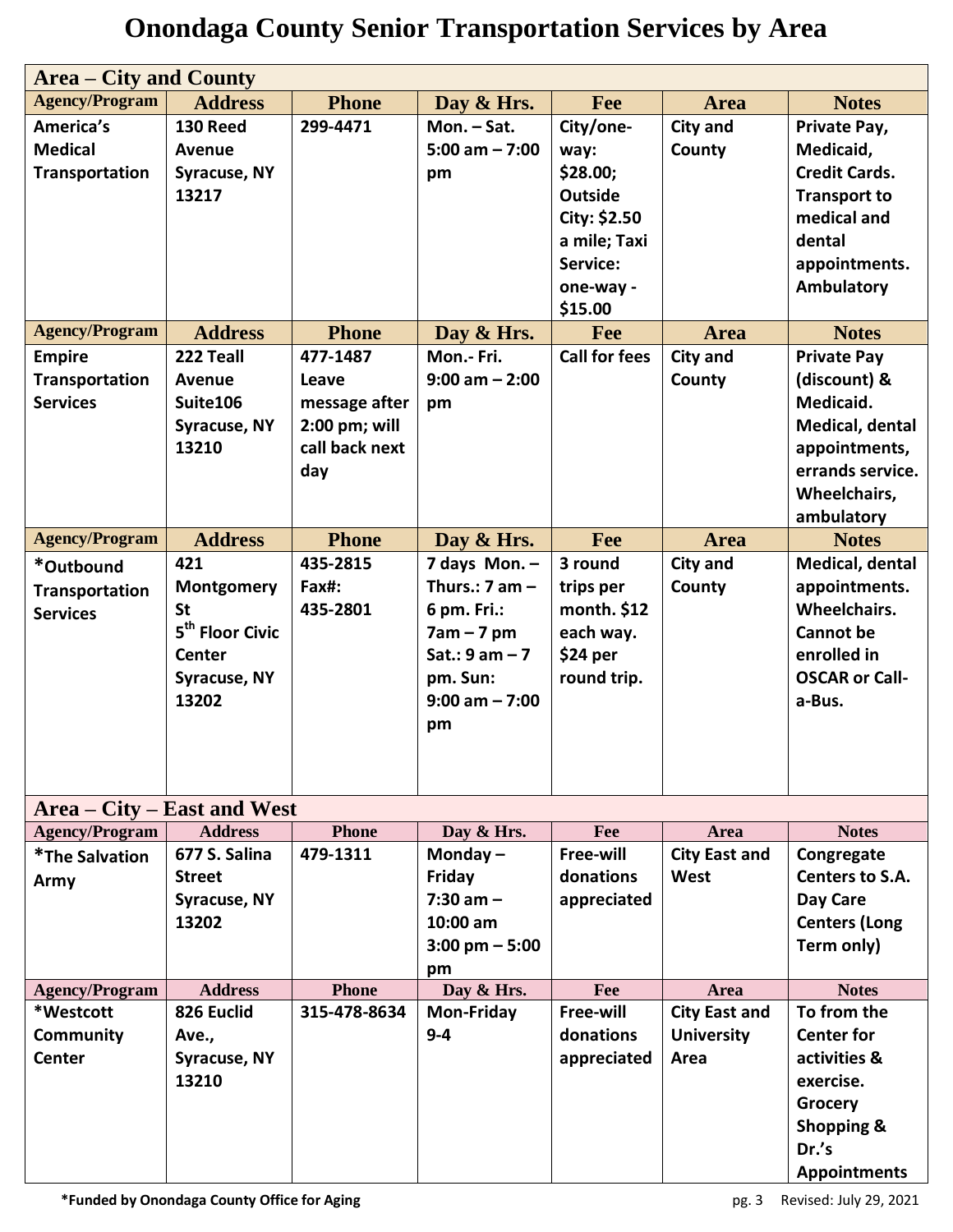| Area – City - North            |                     |                    |                      |                      |                      |                        |
|--------------------------------|---------------------|--------------------|----------------------|----------------------|----------------------|------------------------|
| <b>Agency/Program</b>          | <b>Address</b>      | <b>Phone</b>       | Day & Hrs.           | Fee                  | Area                 | <b>Notes</b>           |
| *Northeast                     | 716 Hawley          | 472-6343 ext.      | Mon., Wed.,          | Free-will            | <b>City North</b>    | To McChesney,          |
| <b>Community</b>               | Ave.                | 206                | and Fri.             | donations            |                      | <b>Northeast &amp;</b> |
| <b>Center</b>                  | <b>Syracuse, NY</b> |                    | $9 am - 2 pm$        | appreciated          |                      | Eastwood               |
|                                | 13203               |                    | Tues. & Thurs.       |                      |                      | <b>Senior Centers,</b> |
|                                |                     |                    | <b>Senior Center</b> |                      |                      | <b>Medical appts.</b>  |
|                                |                     |                    | $9 am - 2 pm$        |                      |                      | Call: Mon.,            |
|                                |                     |                    |                      |                      |                      | Wed. and Fri.          |
| <b>Area – City - Southwest</b> |                     |                    |                      |                      |                      |                        |
| <b>Agency/Program</b>          | <b>Address</b>      | <b>Phone</b>       | Day & Hrs.           | Fee                  | <b>Area</b>          | <b>Notes</b>           |
| *Syracuse                      | 401 South           | 671-5813           | Mon. - Fri.          | Free-will            | City                 | <b>Medical appts.</b>  |
| <b>Community</b>               | Avenue              |                    | $9:00$ am $-$        | donations            | Southwest            | shopping,              |
| <b>Connections</b>             | Syracuse, NY        |                    | 5:00 pm.             | appreciated          |                      | errands &              |
| (Formerly                      | 13204               |                    | (Needs 48            |                      |                      | social events.         |
| <b>Known as</b>                |                     |                    | <b>Hour Notice)</b>  |                      |                      |                        |
| Southwest                      |                     |                    |                      |                      |                      |                        |
| <b>Community</b>               |                     |                    |                      |                      |                      |                        |
| Center)                        |                     |                    |                      |                      |                      |                        |
| <b>Area – City and Suburbs</b> |                     |                    |                      |                      |                      |                        |
| <b>Agency/Program</b>          | <b>Address</b>      | <b>Phone</b>       | Day & Hrs.           | Fee                  | <b>Area</b>          | <b>Notes</b>           |
| <b>Best Comfort</b>            | 25 % First St.      | 448-9455           | Mon. - Sun.          | <b>Call for fees</b> | City,                | Wheelchair,            |
| Care                           | Camillus, NY        |                    | $7:00$ am $-5:00$    |                      | Cortland, and        | stretcher              |
| Transportation                 | 13031               |                    | pm                   |                      | suburbs              |                        |
| <b>Agency/Program</b>          | <b>Address</b>      | <b>Phone</b>       | Day & Hrs.           | Fee                  | <b>Area</b>          | <b>Notes</b>           |
| <b>Centro</b>                  | P.O. Box 820        | <b>Information</b> | <b>Reservations</b>  | 5 miles or           | <b>City and</b>      | Curb-to-Curb           |
| <b>Call-A-Bus</b>              | Syracuse, NY        | 442-3434           | Daily:               | less - \$2.50        | <b>Suburbs (Call</b> | service.               |
|                                | 13205               | Daily:             | $8:00$ am $-5:00$    | 6 miles or           | for                  | <b>Assists with</b>    |
|                                |                     | $8:00$ am $-$      | pm                   | more -               | information          | bus entry-exit         |
|                                |                     | 5:00 pm            | Call 442-3420        | \$3.00               | on area of           | & with                 |
|                                |                     |                    | For                  |                      | service.)            | mobility               |
|                                |                     |                    | <b>Cancellations</b> |                      |                      | devices. One           |
|                                |                     |                    | Daily: 24            |                      |                      | personal aide          |
|                                |                     |                    | hrs/7days            |                      |                      | rides free with        |
|                                |                     |                    | Call 442-3434        |                      |                      | advance                |
|                                |                     |                    |                      |                      |                      | notice at              |
|                                |                     |                    |                      |                      |                      | reservation            |
| <b>Agency/Program</b>          | <b>Address</b>      | <b>Phone</b>       | Day & Hrs.           | Fee                  | Area                 | <b>Notes</b>           |
| <b>City Taxi</b>               | 1371 S. Salina      | 471-3131           | 7 days a             | Seniors get          | <b>City and</b>      | Curb-to-curb.          |
|                                | <b>Street</b>       |                    | week                 | 10% off cab          | <b>Suburbs</b>       | <b>No wheelchairs</b>  |
|                                | Syracuse, NY        |                    | 24 hrs a day         | fare                 |                      |                        |
|                                | 13202               |                    |                      |                      |                      |                        |
|                                |                     |                    |                      |                      |                      |                        |
|                                |                     |                    |                      |                      |                      |                        |
|                                |                     |                    |                      |                      |                      |                        |
|                                |                     |                    |                      |                      |                      |                        |
|                                |                     |                    |                      |                      |                      |                        |
|                                |                     |                    |                      |                      |                      |                        |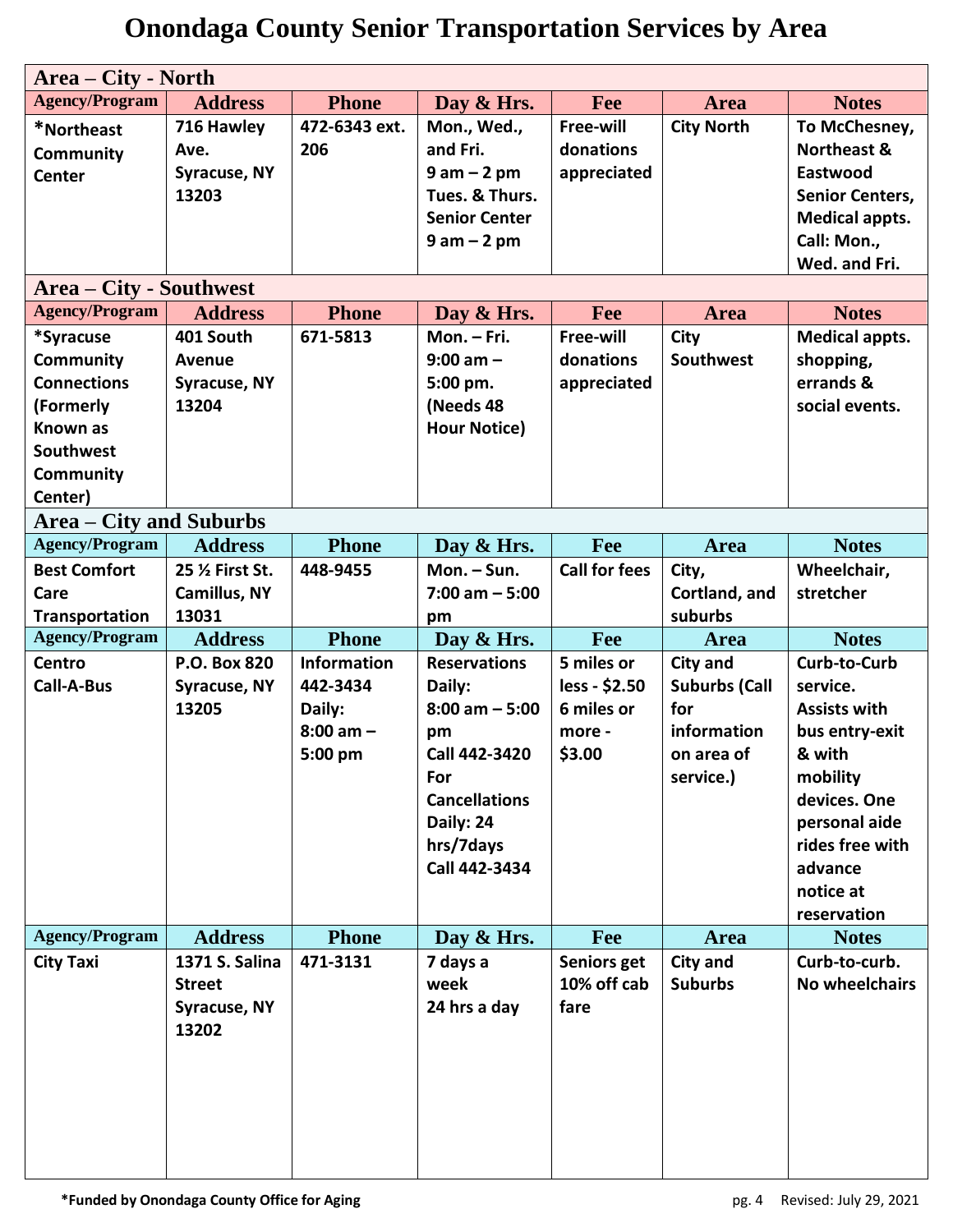| <b>Area – County</b>  |                                        |               |                   |                      |                    |                                    |
|-----------------------|----------------------------------------|---------------|-------------------|----------------------|--------------------|------------------------------------|
| <b>Agency/Program</b> | <b>Address</b>                         | <b>Phone</b>  | Day & Hrs.        | Fee                  | <b>Area</b>        | <b>Notes</b>                       |
| <b>St. Camillus</b>   | 813 Fay Road                           | 488-2951 Ext. | Mon. - Fri.       | <b>Call for fees</b> | County             | Wheelchair,                        |
| <b>Transportation</b> | <b>Syracuse, NY</b>                    | 242           | $7:00$ am $-5:00$ |                      |                    | ambulatory,                        |
|                       | 13204                                  |               | pm                |                      |                    | door-to-door                       |
|                       |                                        |               |                   |                      |                    | transportation.                    |
|                       |                                        |               |                   |                      |                    | 24-hour notice                     |
|                       |                                        |               |                   |                      |                    | preferred                          |
| <b>Agency/Program</b> | <b>Address</b>                         | <b>Phone</b>  | Day & Hrs.        | Fee                  | <b>Area</b>        | <b>Notes</b>                       |
| *Highland             | 6331 E.                                | 254-6287      | 7 days            | <b>Call for fees</b> | County &           | Private pay.                       |
| <b>Patient</b>        | Malloy Road,                           | office        | $5:00$ am $-9:00$ |                      | <b>Central New</b> | Door to door                       |
| <b>Transport</b>      | E. Syracuse,                           | 254-1427      | pm                |                      | <b>York</b>        | assistance                         |
|                       | <b>NY 13067</b>                        | mobile        |                   |                      |                    | w/entry/exit.                      |
|                       |                                        |               |                   |                      |                    | Wheelchairs,                       |
|                       |                                        |               |                   |                      |                    | stretchers                         |
| <b>Agency/Program</b> | <b>Address</b>                         | <b>Phone</b>  | Day & Hrs.        | Fee                  | Area               | <b>Notes</b>                       |
| Horizon               | $\overline{422}$ 7 <sup>th</sup> North | 315-679-6779  | 7 days            | <b>Medicaid</b>      | County &           | Non-emergency                      |
| <b>Transport, LLC</b> | Street,                                |               | 24 hours a day    | Rates                | <b>Central New</b> | medical                            |
|                       | <b>Syracuse, NY</b>                    |               |                   | <b>Call for fees</b> | York               | transport. Door                    |
|                       | 13208                                  |               |                   |                      |                    | to door                            |
|                       |                                        |               |                   |                      |                    | assistance. Call                   |
|                       |                                        |               |                   |                      |                    | for wheelchair                     |
|                       |                                        |               |                   |                      |                    | lift availability.                 |
| <b>Agency/Program</b> | <b>Address</b>                         | <b>Phone</b>  | Day & Hrs.        | Fee                  | Area               | <b>Notes</b>                       |
| <b>Speedy Medical</b> | 219 S. Center                          | 463-5148      | 7 days            | <b>Call for fees</b> | County             | Door to door                       |
| Transportation        | <b>Street</b>                          |               | $7:00$ am $-5:00$ |                      |                    | assistance                         |
|                       | E. Syracuse,                           |               | pm                |                      |                    | w/entry/exit.                      |
| <b>Agency/Program</b> | <b>NY 13057</b><br><b>Address</b>      | <b>Phone</b>  | Day & Hrs.        | Fee                  | <b>Area</b>        | <b>Wheelchairs</b><br><b>Notes</b> |
| Suburban              | 6327 East                              | 437-0058      | Mon. - Fri.       | <b>Call for fees</b> | County             | 24 hr. notice for                  |
| Transportation        | Molloy Rd.                             |               | $7:00$ am $-6:00$ |                      |                    | weekends.                          |
|                       | E. Syracuse,                           |               | pm                |                      |                    | Medicaid,                          |
|                       | <b>NY 13057</b>                        |               | Sat. and Sun.     |                      |                    | wheelchairs,                       |
|                       |                                        |               | on request        |                      |                    | stretchers                         |
|                       |                                        |               |                   |                      |                    |                                    |
| <b>Agency/Program</b> | <b>Address</b>                         | <b>Phone</b>  | Day & Hrs.        | Fee                  | <b>Area</b>        | <b>Notes</b>                       |
| <b>TLC Medical</b>    | 638 Burnet                             | 422-0211      | 7 days            | <b>Call for fees</b> | County             | Medicaid,                          |
| Transportation        | <b>Avenue</b>                          |               | 24 hours a day    |                      |                    | wheelchairs,                       |
|                       | Syracuse, NY                           |               |                   |                      |                    | escort service.                    |
|                       | 13203                                  |               |                   |                      |                    | Stretchers.                        |
|                       |                                        |               |                   |                      |                    | <b>Ambulance</b>                   |
|                       |                                        |               |                   |                      |                    | emergency &                        |
|                       |                                        |               |                   |                      |                    | non-emergency                      |
|                       |                                        |               |                   |                      |                    |                                    |
|                       |                                        |               |                   |                      |                    |                                    |